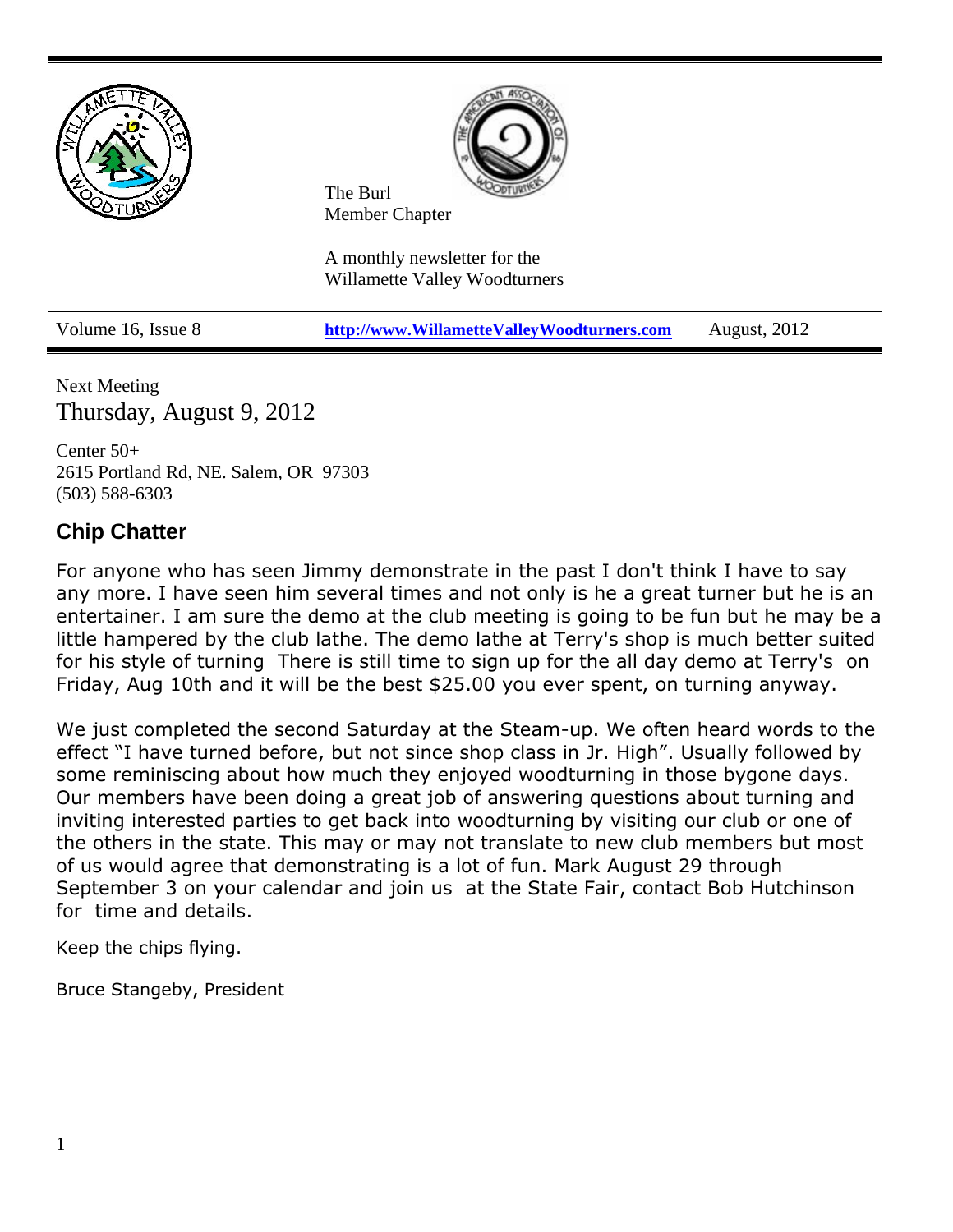# Club Business **Current & Upcoming Events**





# **August Demo:** Jimmy Clewes-TBD

Jimmy is on the Register of Professional Woodturners in the United Kingdom and a member of the American Association of Woodturners. He has over 22 years of experience in woodturning and woodworking. The demand for his services as a freelance demonstrator and teacher has taken him all over the world, including his homeland of the United Kingdom, Europe, Canada, Norway, Finland, New Zealand and now his new home in the United States. In 2003 he produced the critically acclaimed DVD *Turnaround with Jimmy Clewes* which sold thousands of copies around the world. In 2005 he released a 3-box set DVD *Turn it On with Jimmy Clewes* that incorporates a range of new projects and some fascinating extra features from technical tips to a special trip to a Roman museum. In 2006, a 3-box set, *Turn it Up* was released. Soon to be released this year, a new box set, filmed in High Definition Widescreen, will include projects filmed on location in Norway, Scotland and the United States.

August 10: All Day Demo with Jimmy Clewes, 9-4:30pm, \$25.00 per person. Bring your lunch, something to drink and a chair.

August 11-12: Two day workshop with Jimmy Clewes, 9-4:30pm. To be held at Terry Gerros' shop. To date, the workshop is filled, but if you have an interest, I will put you on the alternate list. Projects to be determined.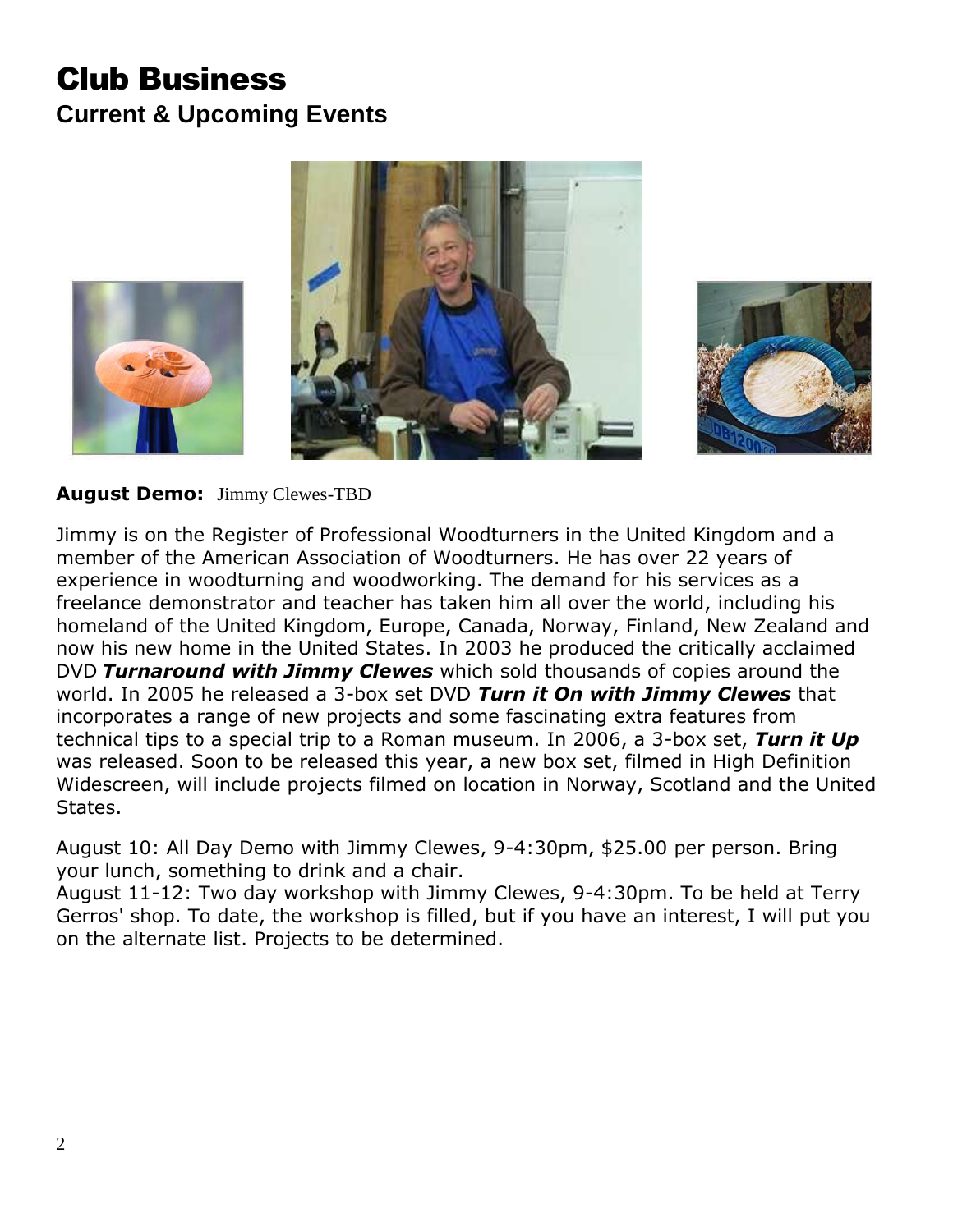

# **September Demo:** William Moore: Metal Spinning

Originally from Virginia, Bill moved to Oregon in 1972 and taught at Pacific Northwest College of Art. He began turning as a teenager, taught by his mother, who was a hobbyist turner. In 1988, Bill began to investigate the combination of spun metal with turned wood. "The primary interest for me in the vessels I make is the exploration of sculptural ideas about form, line, color, texture, balance and gesture. My vessels are created from forms turned of wood and spun of metal, both on a lathe. While my vessels are non-functional, I am investigating how function plays a role in the form a vessel may have."

# Membership Rewards (sorry, available to club members only)

#### *Library*

A friendly reminder to members with books and /or videos checked out from the library. Please return them at this next meeting.

#### *Wood Gathering*

Sign-up sheets will be available to indicate your availability to help with wood gathering. Anyone who learns of a tree or log that is available to the club should notify Jerry Lelack (503 510-1577) or Bob Hutchinson (503 508-3279). The intent is to gather wood, process it to usable pieces, store it at the home of Terry Gerros', and then make it available to members. Terry can be reached at 503 580-5013.

-----------------------------------------------------

# *From Terry Gerros*:

Hey all, as you are probably aware, Mike Smith is back in town until the end of August. At present, there are 5, count them, 5 large boxes of eastern U.S. wood available for sale including Ambrosia maple, Honey Locust, Mineral stained Poplar, Chinaberry, Silver maple, Holly and more of the usual suspects. If you have an interest in coming by and looking and purchasing some of these fantastic blocks, send me an email and we will set up a Saturday or two for your shopping delight.

I am also a distributor for Stick Fast CA glue, Sharpfast Sharpening systems, and the Holdfast vacuum chucking system. If you have an interest in these products, give me a call or send me an email for details. **From Cascade Woodturners:**

Israeli woodturner Eli Avisera will be conducting an all-day demonstration at Dale Larson's' shop in Gresham, Oregon, on Friday July 20th. We will start at 9 AM and there is \$30 dollar charge for the class. Then on Sunday, Monday and Tuesday the 22<sup>nd</sup>, 23rd and 24<sup>th</sup>, Eli will be teaching a hands-on class at Dales'.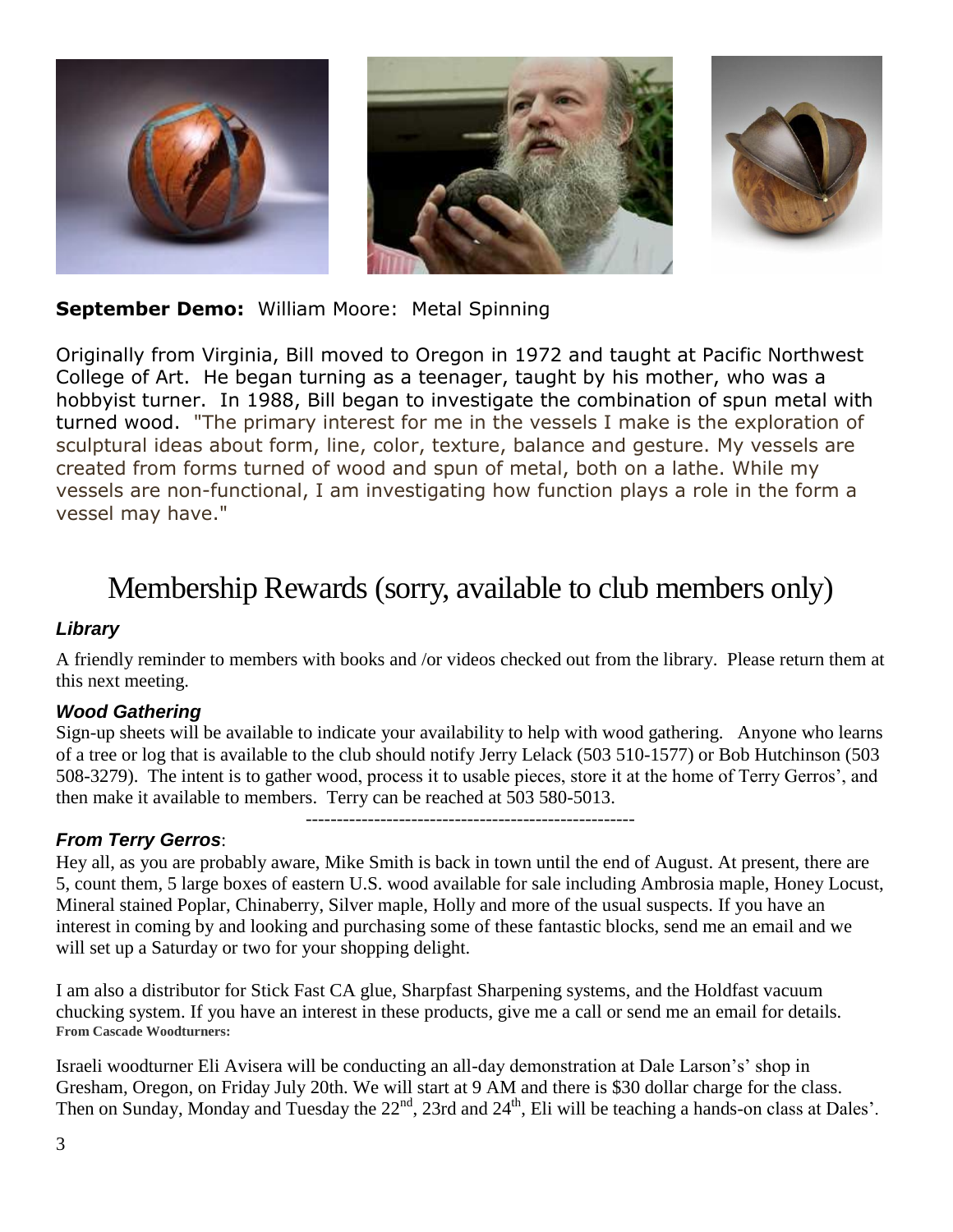There is a \$240 dollar charge for the three-day class. If you are interested in attending either the class or demo please call or e-mail Gary Sundquist for details. [GarySundquist@gmail.com](mailto:GarySundquist@gmail.com) or 503-645-2231.

# **NEW STABILIZATION SERVICE**

Malcolm Koch, a newer member from McMinnville, is an avid turner of anything small which might require use of an eccentric chuck or make lotsa noise when finished. He custom turns duck calls made from Cocobolo and color-stabilized hard, figured maple and basswood. Malcolm is making available to any member the stabilization process he uses in making the duck calls. The process uses a strong vacuum followed by a heat cure. The results you might find pleasing with some examples on display at the next meeting. Coloring is available. The basic service is \$25.00 per load plus \$3.00 per ounce of clear resin used or \$6.00 per ounce of colored resin used. Items must be small enough to fit a space 8x8x6 inches. Contact Malcolm at koch123@peak.org or 541-272-2511.

*Note*: I have cruised the trees given to me by my cousin. We've decided to fall three or four of the 12-14 inches diameter walnut trees. I think we could make these into good bowl blanks. If anyone has a notion of that they'd like to have for a cut, please call me. There are two English Walnut and two Black Walnut trees.

Thanks, Malcolm

# *Supplies*

The club purchases a few supplies in bulk and sells it to members at club cost. We routinely have superglue (\$5), black or brown superglue (\$10) accelerator (\$6) and Anchor Seal (\$10/gal). Recently the club purchased a small supply of half round protractors (\$6) used to measure the angle ground on a tool, and depth gauge (\$5). Bob Quadros will have the resale items still available at the meeting. Please bring the correct change for the items you want.

#### **Club Member Discounts**

- From Terry Gerros: Club orders will be going out on **August 13th**. If our order equals or exceeds \$1,000, Craft Supply gives us a 13% discount plus free shipping. If you order from the sales items, you will receive the club discount in addition to the sale discount, making many items available at very attractive prices.
- Club members are registered with Klingspor's Woodworking Shop at [www.woodworkingshop.com](http://www.woodworkingshop.com/) or 800-228-0000, they have your name and will give you a 10% discount.
- Hartville Tool will give club members a 20% discount for the next year and a 15% discount after that: [www.hartvilletool.com](http://www.hartvilletool.com/) or 800-345-2396
- If you show your club card at checkout time to the cashier at Woodcraft in Tigard they will give you a 10% discount (may not apply to some machinery).
- Exotic Wood is offering a discount of 15% off any orders placed at: [www.exoticwoodsusa.com](http://www.exoticwoodsusa.com/) . (This includes sale items and free shipping on orders over \$300). Use promo code ewusaAAW
- Gilmer Wood now offers our club a 10% discount on purchases made there. If you haven't been to Gilmers, it is well worth the trip to Portland, if only to make your mouth water and make you cry if you leave empty handed.
- North Wood Figured Wood can be viewed at North Woods Figured Wood. Here's our website [www.nwfiguredwoods.com](http://www.nwfiguredwoods.com/) . Please take a look! We're happy to offer you our courtesy 15% discount. Anyone from our club can simply type in "WOODTURNERS" at check out to receive the sale price. No minimum purchase. We've got beautiful Big Leaf Maple, Black Locust, Madronne, White Oak, Ash, Elm and Yew.....turning blanks, slabs, burls and lumber.